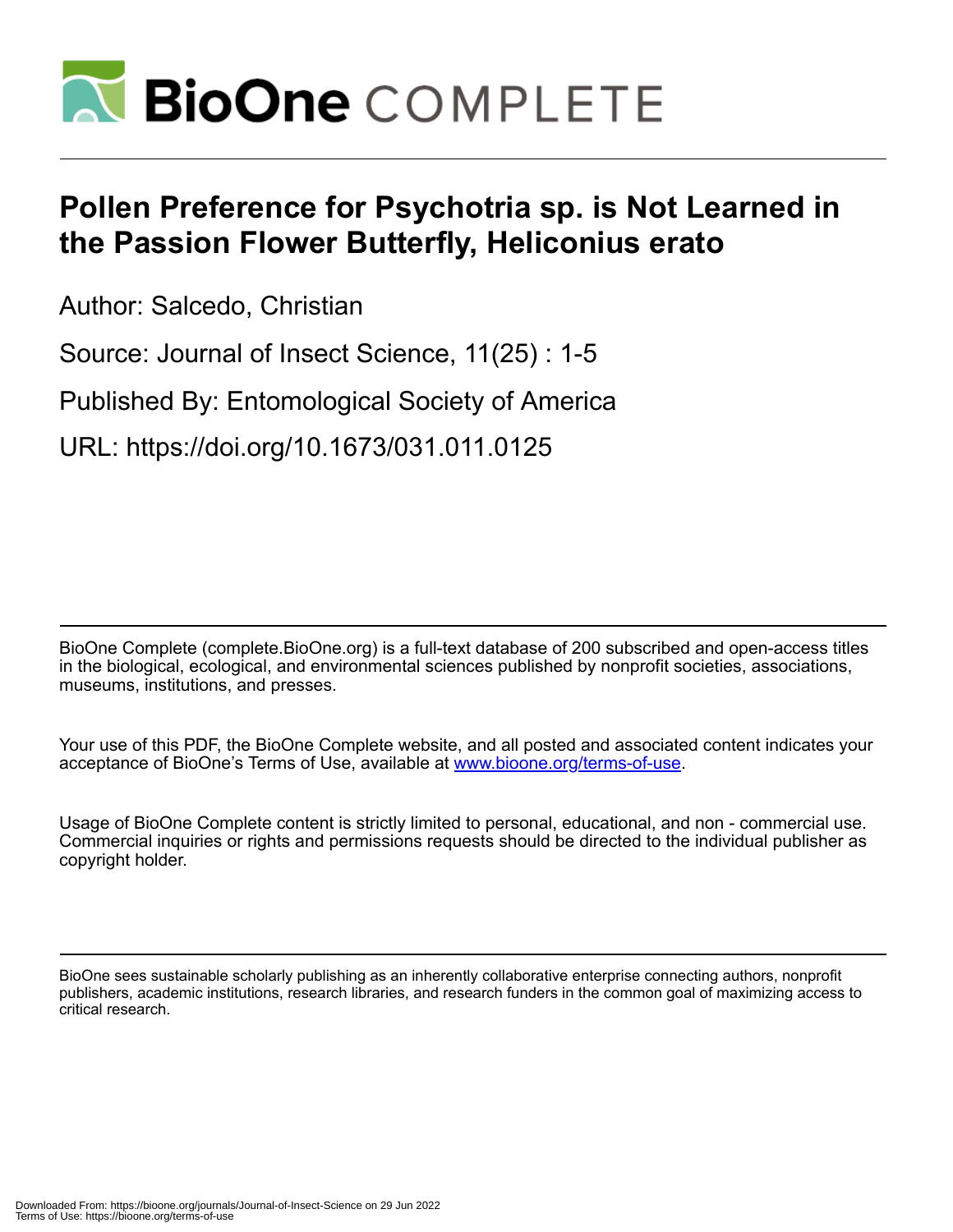

## **Pollen preference for** *Psychotria sp.* **is not learned in the passion flower butterfly,** *Heliconius erato*

Christian Salcedo<sup>1, 2</sup>

<sup>1</sup>Department of Entomology and Nematology, University of Florida, Gainesville, FL 32611<br><sup>2</sup>McGuire Conter for Lepidoptera and Biodiversity, Florida Museum of Natural History G McGuire Center for Lepidoptera and Biodiversity, Florida Museum of Natural History Gainesville, FL 32611-2710, USA

# **Abstract**

*Heliconius* butterflies are known to maximize fitness by feeding on pollen from *Gurania* sp. and *Psiguria* sp. (Cucurbitales: Curcurbitaceae), and *Psychotria* sp. (Gentianales: Rubiaceae). This specialization involves specific physical, physiological, and behavioral adaptations including efficient search strategies in the forest to locate pollen host plants, pollen removal, and pollen external digestion. Reducing pollen host plant search time is crucial to out-compete other flower visitors and to reduce exposure to predators. One way in which this can be achieved is by using chemical cues to learn from experienced foragers in roosting aggregations. Similar strategies have been documented in bumblebees, where inexperienced individuals learn floral odors from experienced foragers. Behavioral experiments using plants preferred by *Heliconius erato* suggest that pollen preference in *H. erato* is an innate trait and consequently learning of chemical cues at roosting aggregations is unlikely.

**Keywords:** aggregations, behavior, pollen feeding **Correspondence:** salcedo.christian@gmail.com **Received:** 4 January 2010, **Accepted:** 28 May 2010 **Copyright :** This is an open access paper. We use the Creative Commons Attribution 3.0 license that permits unrestricted use, provided that the paper is properly attributed. **ISSN:** 1536-2442 | Vol. 11, Number 25 **Cite this paper as:**

Salcedo C. 2011. Pollen preference for *Psychotria sp.* is not learned in the passion flower butterfly, *Heliconius erato. Journal of Insect Science* 11:25 available online: insectscience.org/11.25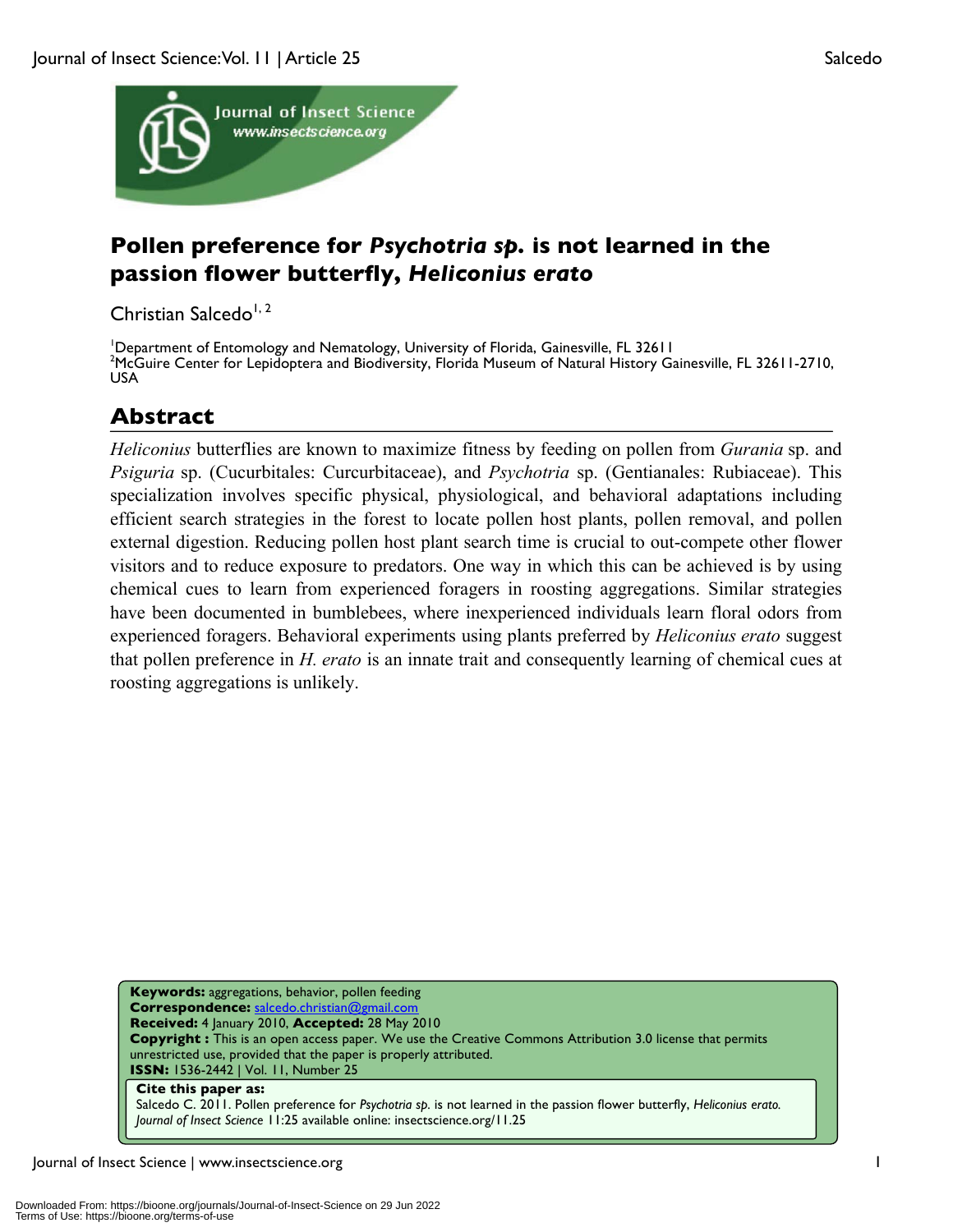#### **Introduction**

*Heliconius* butterflies are known to rely significantly on their natural pollen host plants in order to acquire essential amino acids that improve life span and egg production (Brown et al. 1991; Dunlap-Pianka et al. 1977). Preferred pollen host plants include several species from the genera *Gurania* sp. and *Psiguria* sp. (Cucurbitaceae) and several species from the genus *Psychotria* sp. (Rubiaceae). These plants have inflorescences that bear bright orange and red colors, which are important long range cues used by *Heliconius* adults to locate the plants when they are navigating the forest when foraging. Location of these plants has been suggested to be tightly linked with the home range of *Heliconius* populations (Gilbert 1991). By dwelling close to their most important nutritional resource adults maximize their fitness. However, inexperienced adults may be at risk when searching these conspicuous plants in the forest by increasing exposure to predators. In addition, *Heliconius* pollen host plants are also pollinated by hummingbirds (Cardoso de Castro and Cardoso Araujo 2004; Murawski and Gilbert 1986; Stone 1996) and with this competition minimizing search time is important. Pollen host plant search time can be decreased in several ways. One of them assumes that the butterflies are born with no specific preference for a particular pollen host plant and hence they need to learn this preference. Recent evidence in bumblebees shows that inexperienced individuals learn floral odors from experienced foragers by associating flower scented nectar, brought to the nest by the experienced foragers, with a specific chemical cue (Molet et al. 2009). *Heliconius* butterflies form nocturnal aggregations (Wallace 1870), where males and females perch gregariously night after night. These aggregations are stable and often are located near pollen host plants (Mallet 1986). New observations have revealed that females arrive to roost sites with loads of pollen (Salcedo 2010). Young inexperienced *Heliconius* butterflies may be learning pollen odors or taste from experienced foragers that arrive to nocturnal roost sites bearing loads of pollen. Alternatively, preference for natural pollen host plants may be innate so learning would not be necessary. To evaluate if pollen preference in *Heliconius erato*  L. (Lepidoptera: Nymphalidae) is innate or learned, choice experiments using *Psychotria sp.* pollen and naïve *H. erato* butterflies were done.

#### **Materials and Methods**

*H. erato* butterflies were reared with *Passiflora biflora* as pollen host plant and held in a 2 x 2 x 3 m outdoor cage. The butterflies were never exposed to their preferred pollen host plants (i.e. *Psychotria* sp., *Gurania* sp. or *Psiguria* sp.) and were trained to feed on red colored feeders with sugar water solution. Based on preliminary tests, colored feeders were used because the butterflies need the color cue to be able to recognize the feeders as a foraging source. In each trial one individual was exposed to two feeding choices (% weight): (a) 30% bee collected pollen (Apiarios Malivern, Panama), 10% sugar, 60% water; and (b) 30% *Psychotria* sp. pollen, 10% sugar, 60% water. In real flowers pollen is offered together with a nectar reward (which is rich in sugars), so the sugar-water solution in the experimental choices was meant to play this role. *Psychotria* sp. pollen was collected from local flowers. Each experiment was carried out in a 2 x 2 x 1.5 m outdoor cage. The solutions were placed in identical red colored feeders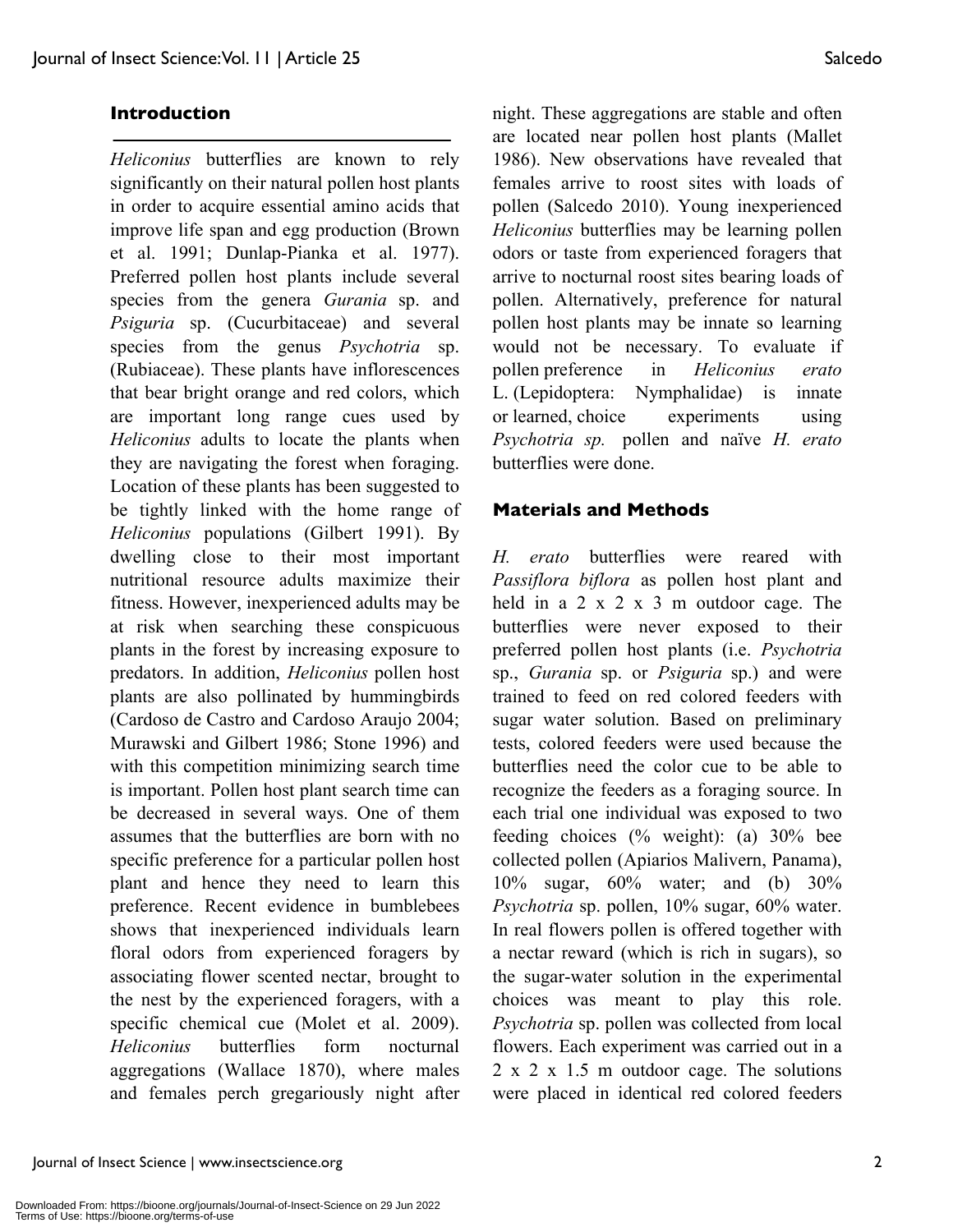**Table 1.** Number and duration of feeding events in pollen-feeding choice tests with naïve *Heliconius erato* butterflies. Feeding choices were artificial red colored feeder with bee collected pollen in water-sugar solution, and artificial red color feeder with manually collected *Psychotria* sp. pollen in sugar-water solution. Each trial lasted 10 min and one individual was used per trial. Whenever an individual started to feed in one of the choices time was recorded with a stopwatch. Total time spent feeding on *Psychotria* sp. pollen is significantly higher compared to time spent in bee pollen (Wilcoxon SR test  $W = -115 P = 0.0034$ ).

|                |              | <b>Bee pollen</b>                         |                         |                |                         |        |               |                |              | Psychotria sp.                            |                |                         |               |                |               |                |               |                |               |               |                |              |
|----------------|--------------|-------------------------------------------|-------------------------|----------------|-------------------------|--------|---------------|----------------|--------------|-------------------------------------------|----------------|-------------------------|---------------|----------------|---------------|----------------|---------------|----------------|---------------|---------------|----------------|--------------|
|                |              | Feeding events per trial and duration (s) |                         |                |                         |        |               |                |              | Feeding events per trial and duration (s) |                |                         |               |                |               |                |               |                |               |               |                |              |
| <b>Trial</b>   | <b>Sex</b>   | п                                         | $\overline{\mathbf{2}}$ | 3              | $\overline{\mathbf{4}}$ | 5      | 6             | $\overline{7}$ | <b>Total</b> |                                           | $\overline{2}$ | $\overline{\mathbf{3}}$ | 4             | 5              | 6             | $\overline{ }$ | 8             | 9              | 10            | $\mathbf{H}$  | 12             | <b>Total</b> |
|                | m            | 72                                        | 25                      | $\gg$          | $\frac{1}{2}$           | $\ast$ | $\ast$        | $*$            | 97           | 280                                       | 90             | 116                     | $\frac{1}{2}$ | $*$            | $\ast$        | $\ast$         | $\frac{1}{2}$ | $*$            | $*$           | $\gg$         | $\ast$         | 486          |
| $\overline{2}$ | m            | 80                                        | 23                      | 48             | 28                      | 93     | 36            | 67             | 375          | 6                                         | 56             | 67                      | 90            | 103            | $\gg$         | $\ast$         | $\frac{1}{2}$ | $\frac{1}{26}$ | $\frac{1}{2}$ | *             | $*$            | 477          |
| 3              | m            | 27                                        | 20                      | 53             | 9                       | $*$    | $*$           | $*$            | 109          | 138                                       | 4              | 12                      | 50            | 67             | 20            | *              | *             | $*$            | $*$           | $*$           | $*$            | 291          |
| 4              | f            | 21                                        | $ 9\rangle$             | 39             | 59                      | 16     | 18            | $*$            | 172          | 82                                        | 20             | 16                      | 20            | $\mathbf{H}$   | 38            | 35             | 12            | 28             | $*$           | $*$           | $\ast$         | 262          |
| 5              |              | 56                                        | 34                      | $*$            | $*$                     | $\ast$ | $*$           | $*$            | 90           | 44                                        | 24             | 35                      | 68            | $*$            | $*$           | $\ast$         | $*$           | $*$            | $\ast$        | $\mathcal{R}$ | $\ast$         | 271          |
| 6              | m            | 34                                        | 18                      | 71             | 57                      | $\ast$ | $\ast$        | $\ast$         | 180          | 86                                        | 28             | 21                      | П             | 28             | $\ast$        | $*$            | $*$           | $\ast$         | $*$           | $*$           | $\ast$         | 174          |
| $\overline{7}$ |              | 26                                        | 75                      | 15             | $*$                     | $\ast$ | $\frac{1}{2}$ | $\ast$         | 116          | 96                                        | 29             | $*$                     | $\frac{1}{2}$ | $\frac{1}{26}$ | $\gg$         | $\ast$         | $\frac{1}{2}$ | $\gg$          | $\ast$        | $\frac{1}{2}$ | $\gg$          | 125          |
| 8              |              | 18                                        |                         | $*$            | *                       | $\ast$ | $\ast$        | $\ast$         | 19           | 59                                        | 60             | 20                      | 35            | 41             | 6             | *              | $*$           | $\frac{1}{2}$  | $\ast$        | $*$           | $\ast$         | 221          |
| 9              |              | 15                                        | 6                       | $\overline{2}$ | 12                      | 45     | 68            | $*$            | 148          | 69                                        | 3              | 24                      | 88            | 21             | 8             | 8              | 13            | 17             | 60            | 83            | 45             | 449          |
| 10             |              | 89                                        | 26                      | 31             | 3                       | 4      | $*$           | $*$            | 153          | 10                                        | 9              | $*$                     | $\ast$        | $*$            | $\ast$        | $\ast$         | $\ast$        | $*$            | $*$           | $*$           | $\ast$         | 19           |
| $\mathbf{H}$   | $\mathbf{f}$ | 29                                        | $\overline{7}$          | $\ast$         | $\ast$                  | $\ast$ | $\ast$        | $\ast$         | 36           | 257                                       | 64             | 97                      | *             | $*$            | $\ast$        | $\ast$         | $*$           | $\ast$         | $*$           | $*$           | $\ast$         | 418          |
| 12             |              | 55                                        | 12                      | П              | 4                       | $*$    | $\ast$        | $*$            | 82           | 266                                       | 70             | 63                      | 29            | 40             | 67            | 8              | $\ast$        | $\ast$         | $\ast$        | $\ast$        | $\ast$         | 543          |
| 13             | m            | 70                                        | $*$                     | $*$            | $\frac{1}{2}$           | $*$    | $*$           | $*$            | 70           | 21                                        | 63             | 35                      | 67            | 139            | 40            | 36             | $\frac{1}{2}$ | $\ast$         | $*$           | $*$           | $*$            | 401          |
| 4              | $\mathbf{f}$ | 40                                        | 66                      | 22             | 25                      | 25     | 10            | $*$            | 188          | 60                                        | $\ast$         | $*$                     | $*$           | $*$            | $\frac{1}{2}$ | $\frac{1}{2}$  | $*$           | $*$            | $\ast$        | $*$           | $\frac{1}{25}$ | 60           |
| 15             | f            | 52                                        | 65                      | $\ast$         | $*$                     | $\ast$ | $\ast$        | $\ast$         | 117          | 158                                       | 179            | 68                      | $*$           | $*$            | $\ast$        | $*$            | $*$           | $\ast$         | $*$           | $*$           | $\ast$         | 405          |
| 16             | $\mathsf{f}$ | 62                                        | 17                      | 40             | 27                      | $\ast$ | $\ast$        | $\ast$         | 146          | 134                                       | 30             | 42                      | 46            | $\ast$         | $\ast$        | $\frac{1}{2}$  | $\cdot$       | $\gg$          | $\ast$        | $\ast$        | $\ast$         | 252          |
| 17             |              | 206                                       | $\ast$                  | $\ast$         | $\ast$                  | *      | *             | $\ast$         | 206          | 155                                       | *              | $\ast$                  | $\ast$        | *              | *             | *              | *             | *              | *             | *             | *              | 155          |
| *no event.     |              |                                           |                         |                |                         |        |               |                |              |                                           |                |                         |               |                |               |                |               |                |               |               |                |              |

hung to the roof of the cage by 2 mm diameter wire holders and were 1.2 m from the ground. Each trial was done in the morning and the butterflies were not feed the morning before each trial. Each butterfly was released in the cage and time spent in each foraging choice was recorded with a stopwatch in 10-minute trials. Seventeen individuals were used. Greenhouses and cages were located at Gamboa field station from Smithsonian Tropical Research Institute, Panama.

### **Results and Discussion**

In all trials individual *H. erato* were tested on both choices at least once. The number of feeding events was not significantly different between the choices (Wilcoxon signed rank test:  $W = -54$ ,  $P = 0.064$ ), however time spent feeding on the *Psychothria* sp. pollen feeder was significantly higher than time spent feeding on the bee pollen feeder (Wilcoxon SR test:  $W = -115$ ,  $P = 0.0034$ ) (Table 1). This suggests that the butterflies naturally prefer to

feed on *Psychotria* sp. pollen even having an alternative feeding pollen source available. It is likely then that preference for natural pollen host plants is innate in *H. erato*. Subsequently, learning of pollen preference at roost sites is unlikely. Due to the uneven number of males and females used in the trials (5 males and 12 females) it is difficult to draw conclusions on sex-based preferences. Under natural conditions females tend to forage more because of their physiological and ecological needs in order to increase egg production and have prolonged lifespan (Dunlap-Pianka et al. 1977; O'Brien et al. 2003). The results herein do not follow this trend, overall males spent more time in either of the two choices (Figure 1). It is unknown if *H. erato* are using chemical cues to locate the preferred pollen feeder. Based on field and in-cage observations of feeding behavior, they first use color in the long range (2-10 m) to recognize their potential pollen host plants, then fly towards the flower and hover over before landing to start feeding. Hovering may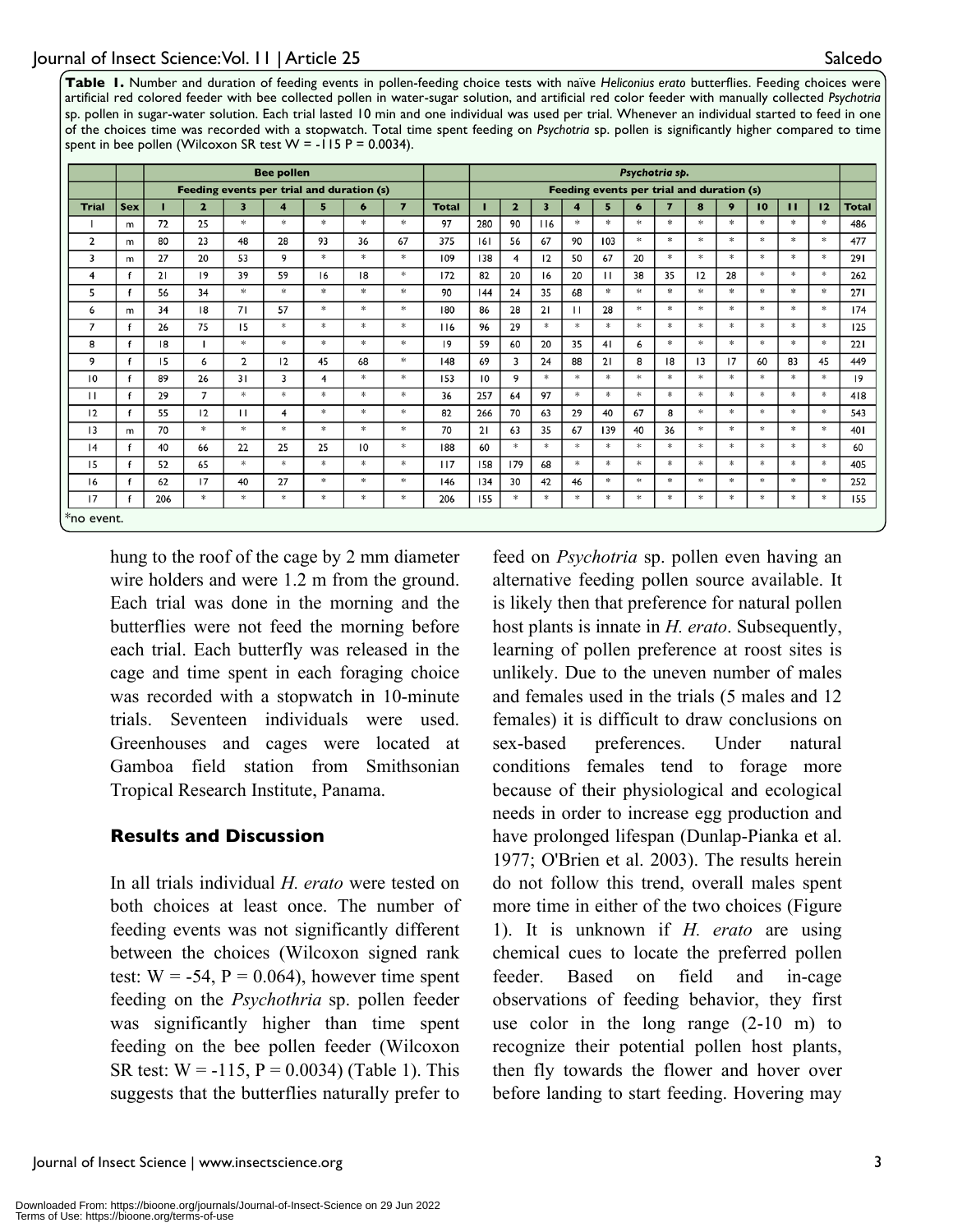

be used to detect short-range chemical cues. Pollen host plants may have short-range volatile chemical cues that could be produced by the flowers. Recent data demonstrates that *H. erato* is attracted to (*E*)-β-ocimene (unpublished data), a very common semiochemical emitted by flowers to attract pollinators (Knudsen et al. 1993). Pollen grains themselves can also emit volatile chemical cues (Dobson and Bergström 2000). The experimental choices presented here had only a visual cue (red-colored feeders) and two types of pollen, so a plausible explanation for the extended feeding periods on *Psychotria* sp. may be a contact chemical cue (taste) as the major factor in producing the observed results.

The results presented here suggest that once a color cue is used to identify pollen-feeding sources, taste from *Psychotria* sp. pollen grains is enough to assure preference. Nevertheless a combination of flower and pollen–emitted volatile chemical cues is probably necessary in the forest, where chemical noise from numerous other sources is present. Further analyses need to include volatile collection from *Heliconius* pollen host plants, identification of volatiles and evaluation of their role in foraging ecology in cage and field bioassays.

### **Acknowledgements**

I wish to thank the Smithsonian Tropical Research Institute, Panama Canal Authority (ACP), and Panama Environmental Authorities (ANAM) for processing and facilitating permits to access field sites. Funding for this work came from a